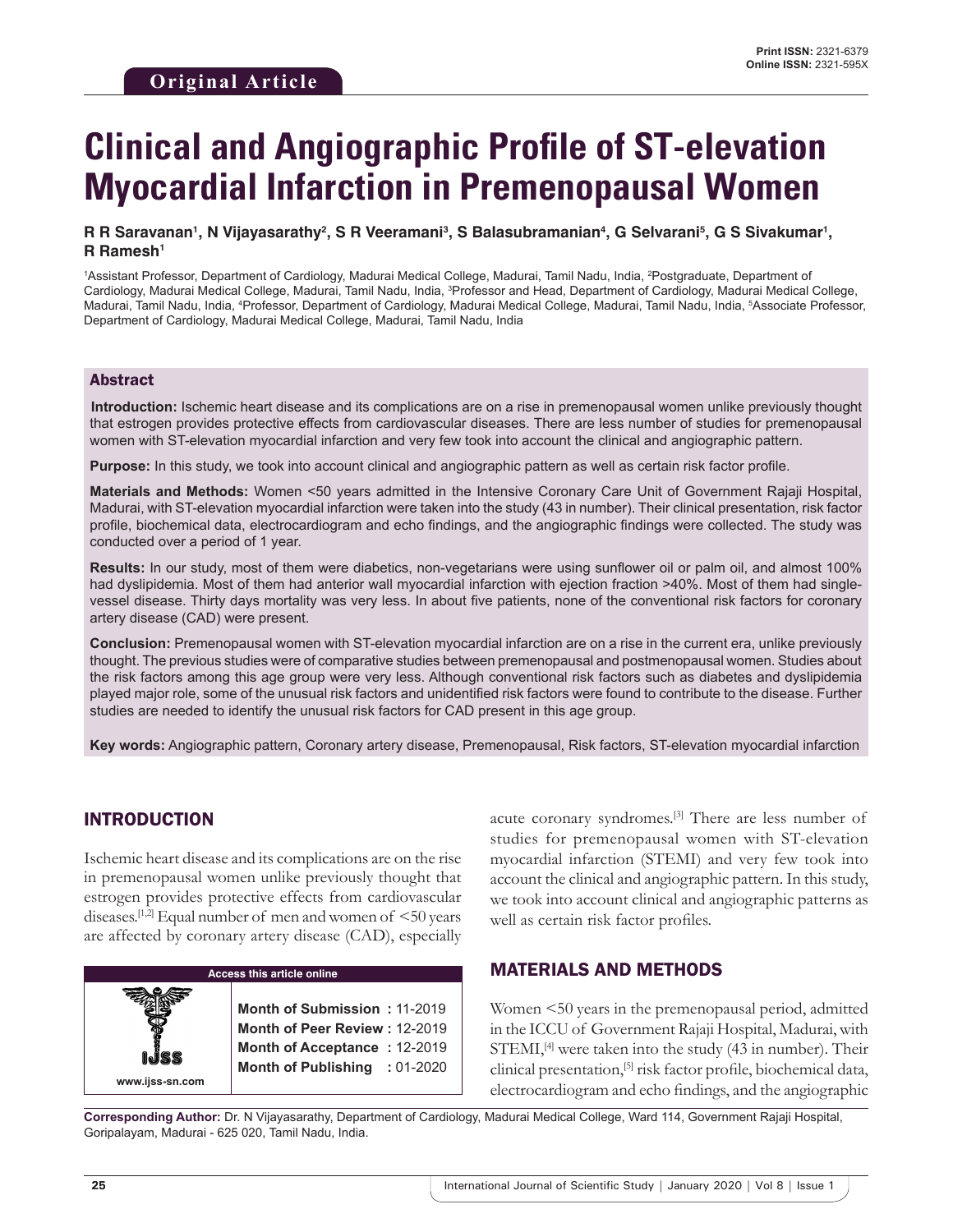## **Table 1: Distribution of the parameters among the study population**

| <b>Parameter</b>                    | <b>Number</b> | Percentage |
|-------------------------------------|---------------|------------|
| Age 40-50 years                     | 34            | 79         |
| <b>Diabetes</b>                     | 25            | 58         |
| Overweight and obese                | 12            | 28         |
| Sedentary lifestyle                 | 31            | 73         |
| Sunflower oil usage                 | 22            | 51         |
| Palm oil usage                      | 18            | 42         |
| Non-vegetarians                     | 34            | 79         |
| Anterior wall myocardial infarction | 33            | 77         |
| Low-density lipoprotein >130        | 14            | 32         |
| High-density lipoprotein <40        | 43            | 100        |
| Ejection fraction >40%              | 34            | 78         |
| Hypertension at presentation        | 20            | 47         |
| Single-vessel disease               | 33            | 77         |
| Double-vessel disease               | 5             | 12         |
| Triple-vessel disease               | 5             | 12         |
| In-hospital mortality               | 4             | 9          |

findings were collected. The in-hospital mortality was observed. The study was conducted for 1 year.

# RESULTS

The data obtained are given in the following Table 1.

# **DISCUSSION**

Previously, it was thought that premenopausal women are protected from CAD as there is a protective effect of estrogen on atherogenesis.<sup>[1,2]</sup> However, currently, there is a rising trend in the incidence of CAD among premenopausal women, especially acute coronary syndromes.

Diabetes was the leading risk factor for CAD in women.<sup>[6,7]</sup> Our study establishes the same. About 58% of our study population were diabetics. However, only 12% were in the overweight or obese range of body mass index. Hence, body weight did not have a direct association with CAD in our study.

A sedentary lifestyle obviously predisposed to CAD, as in our study.[8,9] The majority of them were non-vegetarians. We were trying to associate any particular oil usage among the study population. However, sunflower oil usage and palm oil usage were equally associated with them.

Although only 32% had abnormal low-density lipoprotein levels, almost 100% of the study population had abnormal high-density lipoprotein levels, directly related to atherogenesis.[10]

Anterior wall MI was the most common as in any study population, and ejection fraction was mostly >40%. All patients had significant CAD mostly in the form of the single-vessel disease, unlike previous studies showing normal coronaries or non-obstructive CAD.[11,12]

About 9% of the study population had in-hospital mortality, very less when compared to the in-hospital mortality among the general women population.<sup>[13]</sup>

# **CONCLUSION**

Although most of the results were corroboratory to the previous studies,[6,14] some of the findings such as lesser overweight people, 100% dyslipidemia, 100% obstructive CAD, and very less in-hospital mortality<sup>[13]</sup> were new findings in our study.[15] This implies that there is a changing trend in the incidence of acute coronary syndromes in this population as well as some of the clinical and angiographic profile which was different in our study population. Further studies are needed to establish the causal role of any newer risk factors among this age group.

## **Limitations of the Study**

This is an observational study and does not have control or comparative group. Hence, we could not compare the clinical and angiographic profile with postmenopausal women and also the causal role of the risk factors which were not able to be established in this study.

# REFERENCES

- 1. Krishnan MN. Coronary heart disease and risk factors in India on the brink of an epidemic? Indian Heart J 2012;64:364-7.
- 2. Vaccarino V, Parsons L, Every NR, Barron HV, Krumholz HM. For the national registry of myocardial infarction 2 participants. Sex based differences in early mortality after myocardial infarction. N Engl J Med 1999;341:217-25.
- 3. Khan NA, Daskalopoulou SS, Karp I, Eisenberg MJ, Pelletier R, Tsadok MA, *et al*. Sex differences in acute coronary syndrome symptom presentation in young patients. JAMA Intern Med 2013;173:1863-71.
- 4. Thygesen K, Alpert JS, Jaffe AS, Simoons ML, Chaitman BR, White HD, *et al*. Third universal definition of myocardial infarction. Circulation 2012;126:2020-35.
- 5. Rubini Gimenez M, Reiter M, Twerenbold R, Reichlin T, Wildi K, Haaf P, *et al*. Sex-specific chest pain characteristics in the early diagnosis of acute myocardial infarction. JAMA Intern Med 2014;174:241-9.
- 6. Mozaffarian D, Benjamin EJ, Go AS, Arnett DK, Blaha MJ, Cushman M, *et al*. Heart disease and stroke statistics--2015 update: A report from the American heart association. Circulation 2015;131:e29-322.
- 7. Bettegowda S. Clinical profile of ischemic heart disease in women with special reference to the risk factors. Sch J App Med Sci 2014;2:3020-5.
- 8. Lichtman JH, Leifheit-Limson EC, Watanabe E, Allen NB, Garavalia B, Garavalia LS, *et al*. Symptom recognition and healthcare experiences of young women with acute myocardial infarction. Circ Cardiovasc Qual Outcomes 2015;8:S31-8.
- 9. Leifheit-Limson EC, D'Onofrio G, Daneshvar M, Geda M, Bueno H, Spertus JA, *et al*. Sex differences in cardiac risk factors, perceived risk, and health care provider discussion of risk and risk modification among young patients with acute myocardial infarction: The VIRGO study. J Am Coll Cardiol 2015;66:1949-57.
- 10. Yusuf S, Hawken S, Ounpuu S, Dans T, Avezum A, Lanas F, *et al*. Effect